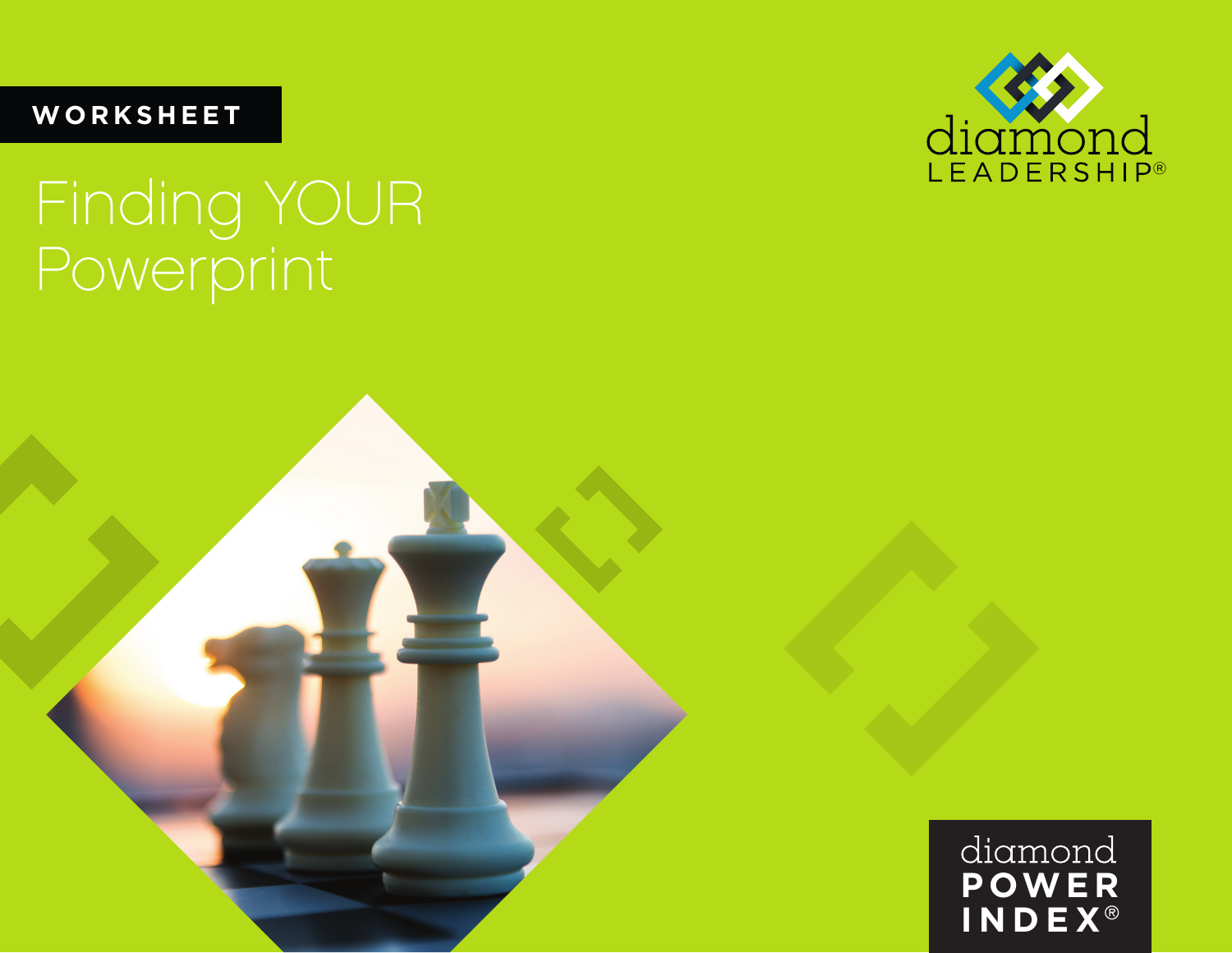#### **INTRODUCTION**

## Using power effectively starts with discovering your broad base of power.

Being powerful comes from more than occupying a high-power position, or having status, wealth, or strength. Being powerful comes from having a broad base of powers—personal as well as positional—which are available to you no matter what challenge you face. This broad base of power is built by discovering and developing all your different **powers**—with an "s."

Though power is often described as a material and binary thing—either one has it or doesn't—it is more like a complex system. Power is a collec tion of different capacities, traits, and skills that derive from many differ ent sources: for instance, your personality, life experiences, knowledge, social status, physical and mental health, or sense of belonging to friends, community, or family. Even your birth order can be a source of power.

The broader your base of power, and the more varied your powers, the better. Even if you occupy the highest role in your organization, if your sense of power comes as just based on one thing, such as positional authority, expertise, material wealth, relationship ability, or emotional persuasion, the more vulnerable you become. Relying on one source of power makes you predictable, conditioned, and limited in your capacity to influence and be effective.

The goal of the Powerprint Activity is to identify as many sources of power as you can to develop your broad base of power. It also helps you identify liabilities—areas in which you feel a lack of power—so you can take measures to shore them up.

#### To start discovering your Powerprint, it's important to understand the different kinds of powers we each have:

**Social Power** is based on social norms and settings. It includes things like your social status, social identity, positional power, and informal power. Some social power is inherited, and some of it is earned, though oftentimes what you earn is helped or hindered by your social status. The different social powers are:

- ◆ Social status: Society creates status groups that are based on attributes such as social class, nationality, race, gender, religion, ethnicity, education, physical and mental ability, and gender and sexual orientation. Social status plays a major role, though not the only role, in the opportunities and outcomes we have in life: education, income, employment, health, and life expectancy.
- ◆ Position: Positional power is the formal role you occupy in a group or organization such as a workplace, volunteer association, club, place of worship, or political group.
- $\triangle$  Informal or contextual: We belong to many different groups, and while they may not have formal roles, they do have an unspoken, informal ranking system based on things like popularity, seniority, alliances, or expertise and skill. Our ranking comes from our ability to successfully align with the norms and values of the group.

**Historical Power** refers to the sense of rank we internalized in childhood. We all grow up in a complex web of power relations—in a family, school, neighborhood, community and society. Though growing up is often—but not always—a gain in rank, we're still subject to the lingering effects of childhood. For some people, historical power is a set of advantages they carry forward, which stem from feeling supported, loved, and empowered. This may be reflected as a sense of confidence and security. Yet challenges and difficulties can also result in a set of advantages, such as strength, resilience, and determination from having overcome obstacles. Other times, the sufferings in childhood still carry scars that diminish one's sense of power and efficacy well into adulthood.

**Personal Power** can be described colloquially as what we use to "get by" in life. It includes our ability to make and keep friends, negotiate conflict, promote our interests to our advantage, cope with challenge, learn from difficulties, bounce back from setbacks, and be sustained by a sense of purpose and meaning in life.

Personal power is both innate and developed. It derives from traits we're born with, as well as experience—the skills and abilities we've developed over the course of a lifetime. Any life experience, any personality trait, can be a source of personal power; it depends on your ability to develop it and use it to your advantage.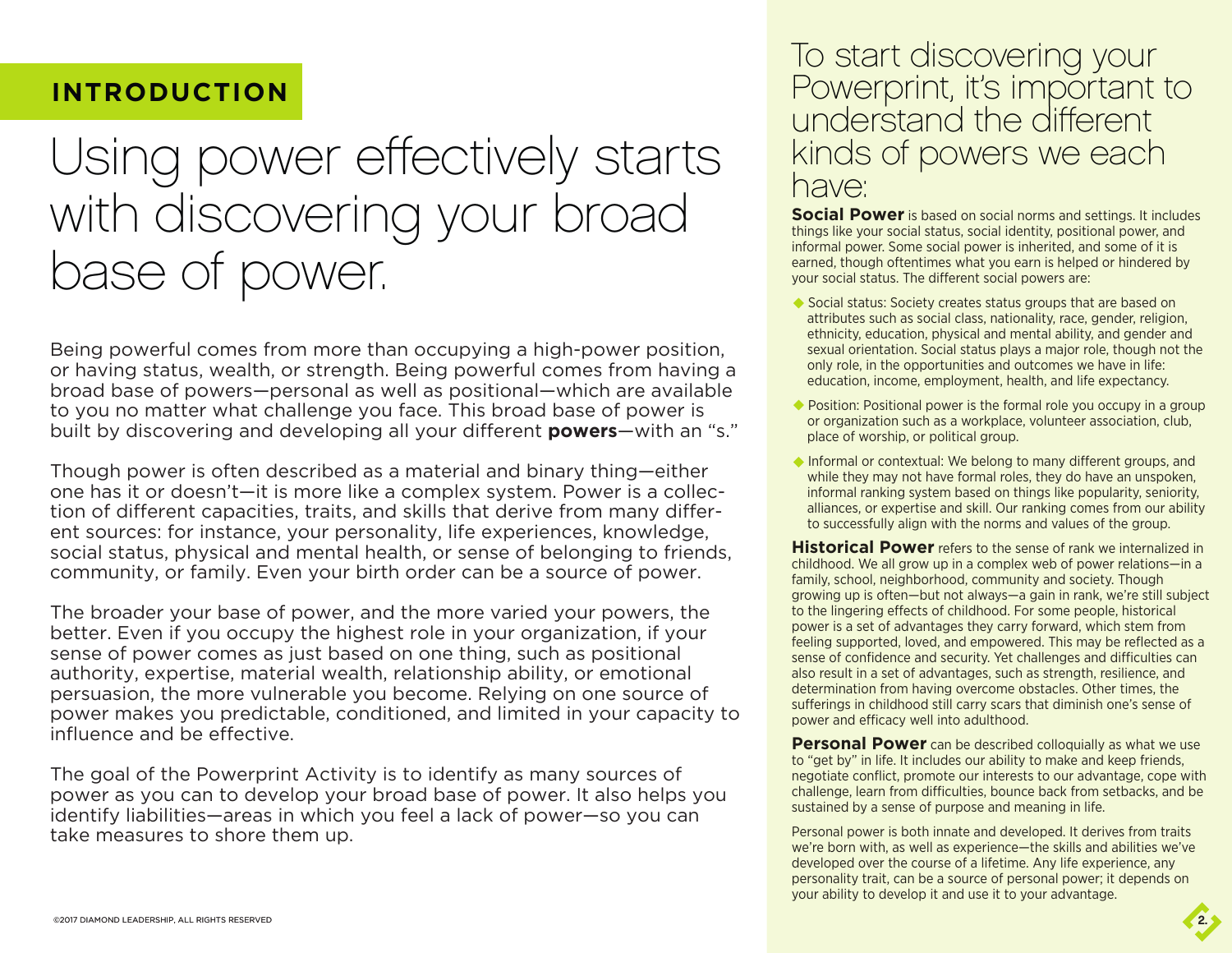### **ACTIVITY**

## CONSIDER YOUR POWERPRINT

Look at each category of power in **Column A** and read through the questions in **Column B** to help you consider your power. These questions are prompts, not a conclusive list, to help you think about the power you have.

In **Column C**, consider both the *Strengths* (assets, gifts, benefits) and *Opportunities* (challenges, liabilities, difficulties) of each power. Note the word "Opportunity": Where things are difficult, you have the greatest opportunity to learn something new. It may feel hard, but it's a big source of learning, and potential future strength.

Finally, in **Column D**, write down how you sense that strength and/or opportunity influencing you in your role of power today. What advantage do you notice and benefit from, and what liability or disadvantage may linger?

| <b>A. POWER</b>              | <b>B. CONSIDER</b>                                                                                                                                                     | C. STRENGTH /<br><b>OPPORTUNITY</b> | <b>D. HOW DOES IT</b><br><b>INFLUENCE YOU?</b> |
|------------------------------|------------------------------------------------------------------------------------------------------------------------------------------------------------------------|-------------------------------------|------------------------------------------------|
| SOCIAL:<br><b>POSITIONAL</b> | What status does your position give you?<br>How do you feel in that role?                                                                                              |                                     |                                                |
| SOCIAL:<br><b>STATUS</b>     | What ease or advantage do you enjoy and<br>benefit from due to your social status?<br>What difficulties and obstacles do you face<br>by virtue of lower social status? |                                     |                                                |
| SOCIAL:<br><b>INFORMAL</b>   | Do you feel valued or devalued in the groups<br>you belong to? What skills, resources, abilities,<br>or personality traits contribute to that feeling?                 |                                     |                                                |
| <b>HISTORIC</b>              | What experiences did you have as a child that<br>left you feeling weak or vulnerable? What<br>experiences made you feel empowered, strong,<br>and confident?           |                                     |                                                |
| <b>PERSONAL</b>              | What inner resources help you succeed at work,<br>make friends, manage difficult moods, deal with<br>difficult people, and cope with life's daily<br>challenges?       |                                     |                                                |
|                              |                                                                                                                                                                        |                                     |                                                |